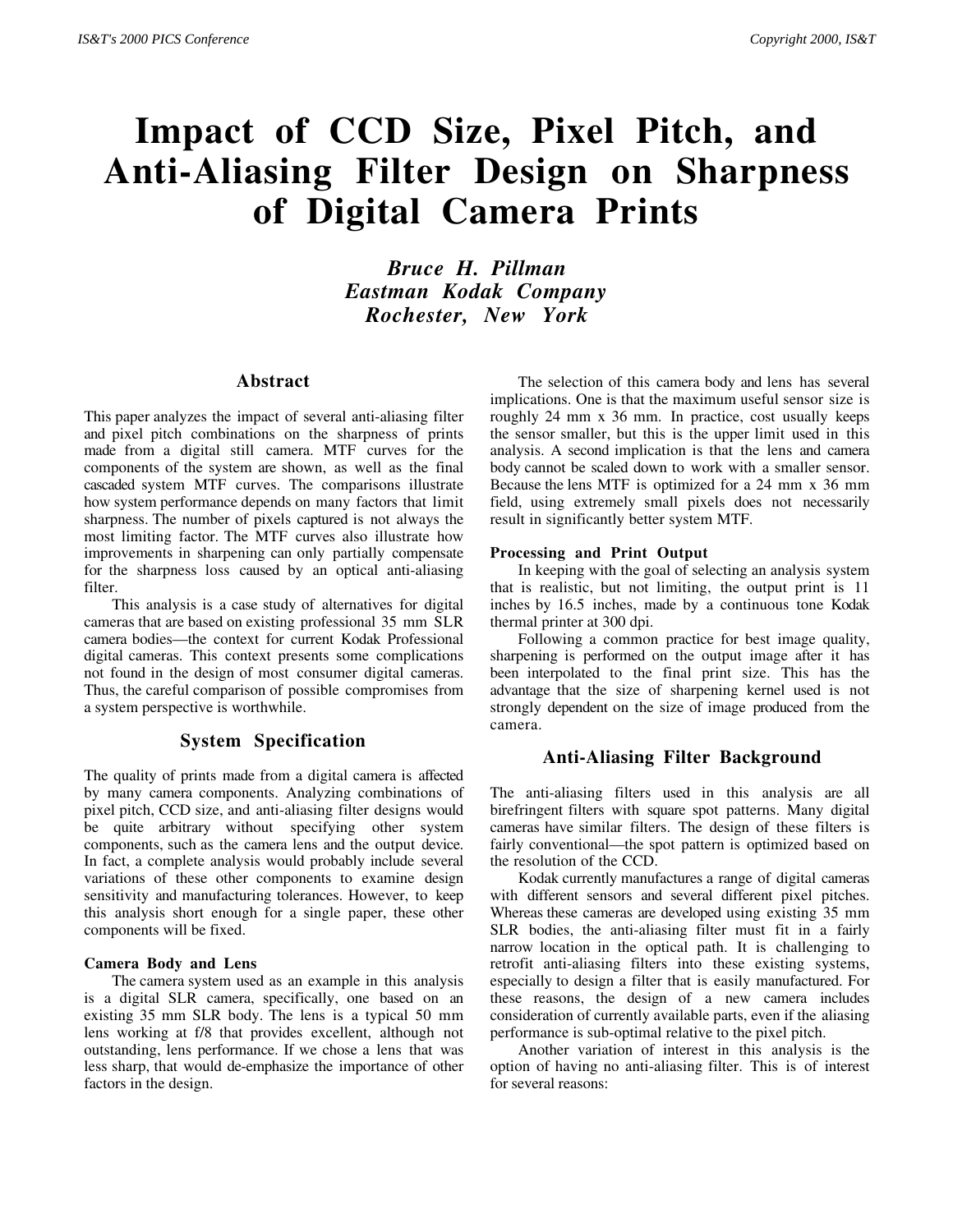- Having no anti-aliasing filter provides maximum sharpness (although at the cost of leaving aliasing artifacts).
- Previous Kodak Professional cameras have had no antialiasing filter (some customers grew accustomed to dealing with the aliasing).
- Current Kodak Professional cameras have removable anti-aliasing filters.

The sharpness of a new Kodak Professional camera design is evaluated both with and without anti-aliasing filters.

# **Specific Cases**

The CCD sensors that were considered for this study are shown in Table 1. There are several factors that affected the selection of these alternatives. The 5.1 million pixel sensor with a 13  $\mu$ m pixel pitch fills a 24 mm x 36 mm frame. The 10 million pixel sensor with a 9  $\mu$ m pixel pitch also fills a 24 mm x 36 mm frame. The current market for digital cameras includes models with roughly 2 million, 3 million, and 6 million pixels. Current Kodak Professional camera models include:

- The Kodak Professional DCS 520/620 digital cameras: 2 million pixels, 13 µm pitch
- The Kodak Professional DCS 560/660 digital cameras: 6 million pixels, 9 µm pitch
- The Kodak Professional DCS 330 digital cameras: 3 million pixels,  $9 \mu m$  pitch<sup>1</sup>

Because smaller pixels sizes have many convenient properties, this study also includes a set of sensors with 7 µm pixels.

| <b>CCD</b> Pixel | Pixel Count | Case           |  |  |
|------------------|-------------|----------------|--|--|
| Pitch $(\mu m)$  | (millions)  |                |  |  |
|                  | 2           |                |  |  |
|                  | 3           |                |  |  |
|                  | 5.1         |                |  |  |
|                  | 6           |                |  |  |
|                  | 10.7        |                |  |  |
| 9                | 2           |                |  |  |
| 9                | 3           | DCS 330 camera |  |  |
| 9                | 5.1         |                |  |  |
| 9                | 6           | DCS 560/660    |  |  |
|                  |             | cameras        |  |  |
| 9                | 10.7        | Full 35 mm     |  |  |
| 13               | 2           | DCS 520/620    |  |  |
|                  |             | cameras        |  |  |
| 13               | 3           |                |  |  |
| 13               | 5.1         | Full 35 mm     |  |  |

**Table 1. CCD Sensors Considered**

 $\overline{a}$ 

The anti-aliasing filter combinations considered include four different spot separations: 7.6  $\mu$ m, 8.6  $\mu$ m, 11  $\mu$ m, and 15 µm. The 11 µm spot separation is used in current Kodak cameras, primarily due to manufacturing considerations and the constraints of fitting a filter within the exiting SLR bodies.

However, not all of these spot separations are of interest for each sensor. The combinations of pixel pitch and filter spot separation used in this study are shown in Table 2.

| <b>CCD</b> Pixel<br>Pitch $(\mu m)$ | <b>Filter</b> Spot<br>Separation<br>$(\mu m)$ | Case                          |
|-------------------------------------|-----------------------------------------------|-------------------------------|
| 7                                   |                                               | No AA filter                  |
|                                     | 7.6                                           |                               |
|                                     | 8.6                                           |                               |
|                                     | 11.0                                          |                               |
| 9                                   |                                               | No AA Filter,<br>330, 560/660 |
| 9                                   | 7.6                                           |                               |
| 9                                   | 11.0                                          | 330, 560/660                  |
| 13                                  |                                               | No AA Filter,<br>520/620      |
| 13                                  | 11                                            | 520/620                       |
| 13                                  | 15                                            |                               |

|                         |  |  |  | Table 2. CCD Sensors and Filter Spot |
|-------------------------|--|--|--|--------------------------------------|
| <b>Separations Used</b> |  |  |  |                                      |
|                         |  |  |  |                                      |

The 8.6  $\mu$ m filter was selected to maintain the same spot separation to pitch ratio currently used in the DCS 330 and DCS 560/660 cameras (11/9), but for a 7 µm pitch. The 7.6 µm filter was selected to maintain the same spot separation to pitch ratio currently used in the DCS 520/620 cameras (11/13), but for a 9  $\mu$ m pitch.

#### **Basic Component MTF Data**

Figure 1 shows a plot of component MTF curves (green channel only) for the camera optical components:

- CCD pixel pitch
- Anti-aliasing filter spot separation
- Camera lens

The full calculation of the sharpness index includes red, green, and blue channels, but the filter and resolution effects being studied are achromatic. Thus, the differences from case to case are illustrated clearly enough by showing a single channel in the plots.

Figure 1 illustrates the relationship of the anti-aliasing filters to the pixel pitches, making quite clear that a significant sharpness loss occurs when anti-aliasing filters are used to reduce or eliminate color aliasing artifacts. It also illustrates that once the pixel pitch is as small as  $7 \mu m$ , the CCD aperture MTF is no longer much lower than the lens. In other words, for a small pixel pitch, the lens MTF has at least as large an impact on system MTF as the CCD itself.

 $1$  The Kodak Professional DCS 330 digital camera has a 3:4 aspect ratio (1.5K x 2K) rather than the 2:3 aspect ratio used in this study. The results aren't changed substantially; the resize factor (for this print, with a 2:3 aspect ratio) goes up by 4%.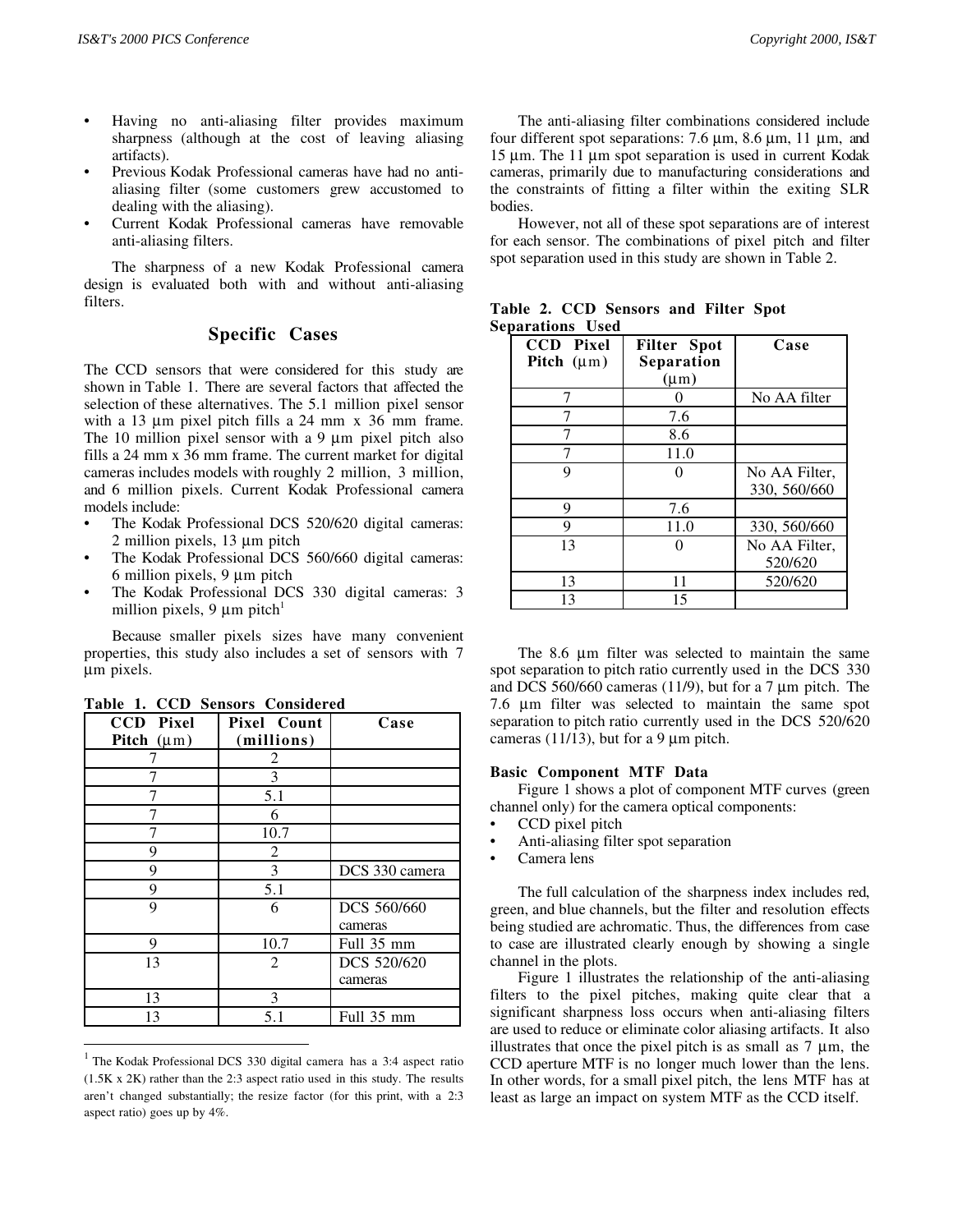

*Figure 1. Component MTF data*

The basic MTF curves show the component MTF data as it is usually measured, but the scaling of the frequency axis is not very useful for comparing the sharpness of prints made using different system components. For this purpose, the MTF data are scaled to a common frequency axis of cycles/degree at the viewer's eye, making the number of pixels on the sensor a significant factor. This is shown by plotting the CCD aperture MTF in cycles/degree, shown in Figure 2.

Figure 2 shows how resizing the image from the sensor size to the print size (3300 x 4950 pixels) rescales the original component MTF data along the frequency axis. This frequency rescaling happens for all the camera component MTF curves: the lens, the CCD, and the anti-aliasing filter.



*Figure 2. CCD aperture MTF scaled for viewing*

Figure 3 shows a plot of lens MTF that illustrates this. The camera lens is plotted in cycles/degree for the various 9  $\mu$ m and 13  $\mu$ m sensor sizes. Because the 9  $\mu$ m 10.7 million pixel sensor and the 13 µm 5.1 million pixel sensor fill the same lens field, the lens MTF curves for these two cases overlap. The curves for the cases with the 7 µm sensor are not shown here, but they would indicate still lower MTFs for a given starting image size.



*Figure 3. Lens MTF scaled for viewing*

#### **Sharpness Index**

The component MTF curves are useful for observing underlying details, but the sharpness index provides a more complete system assessment. The sharpness index is computed from the component MTF curves (discussed in previous papers by Keelan<sup>1</sup> and Wheeler<sup>2</sup>). Figure 4 shows a plot of computed sharpness index for the system configurations considered. To make the dependence of sharpness index on system configuration more apparent, sharpening gain was fixed. The sharpening used here was a 7-tap separable unsharp mask, with a gain of 4.0.

This figure illustrates many important points. First, the differences due to sensor size (that is, number of pixels) diminish as the total number of pixels increases, because other components have an effect as well.

#### **Impact of Capture Lens MTF**

This analysis also shows the system impact of the lens MTF compared to the CCD response. As expected, the sharpness of the  $7 \mu m$  pixel with the  $8.6 \mu m$  anti-aliasing filter is similar to that of the 9 µm pixel sensor with an 11 µm filter. More precisely, because of the effect of lens MTF, the 9  $\mu$ m pixel system with an 11 $\mu$ m filter is bracketed by the 7 µm systems with 7.6 µm and 8.6 µm filters. If the system requirements suggested precise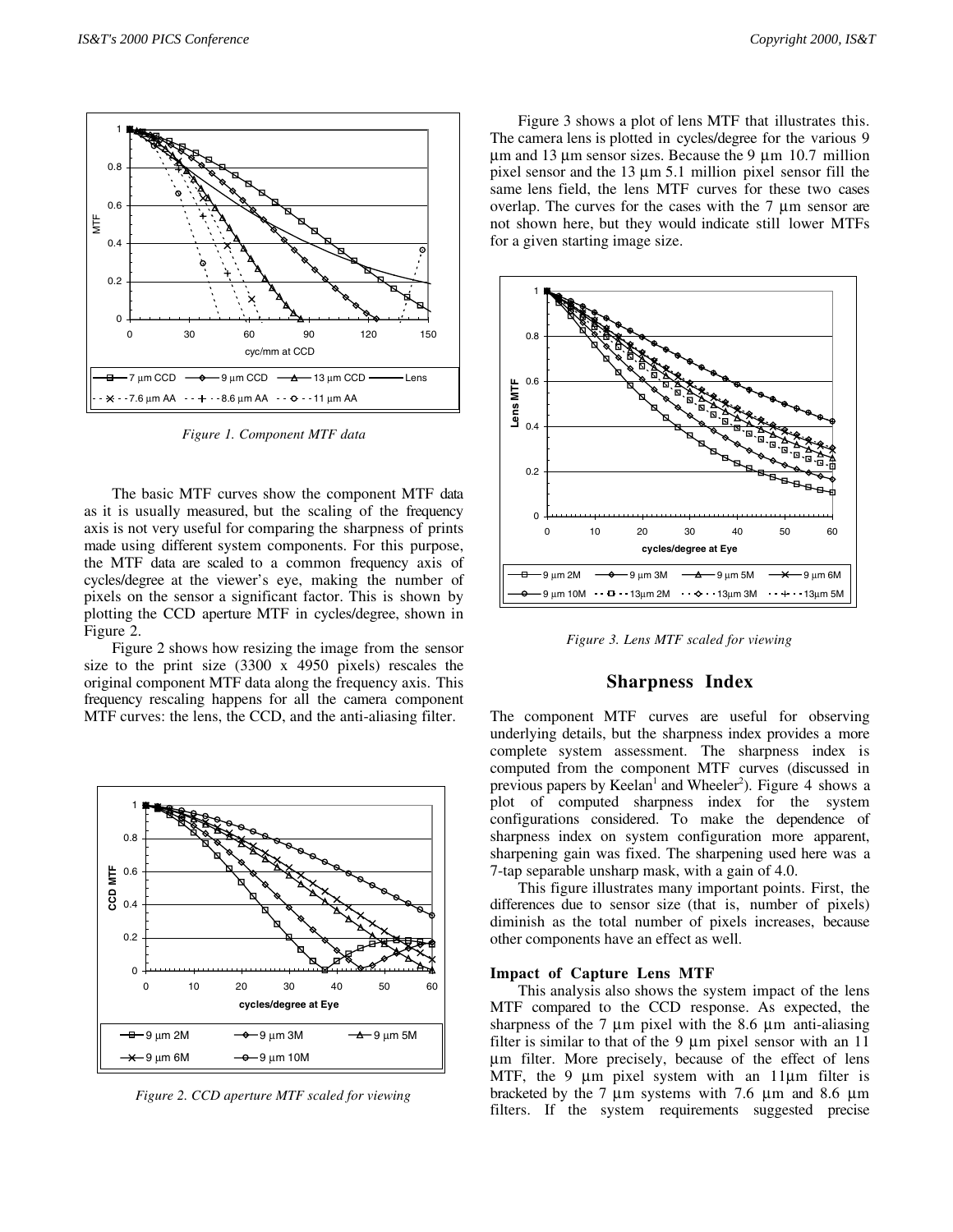optimization for this particular lens, the anti-aliasing filter spot separation could be adjusted to compensate for the difference in lens MTF.



*Figure 4. Sharpness index (fixed gain)*

**Table 4. 8.6** µ**m to 7.6** µ**m Spot Separation Sharpness Difference**

| Size | Sharpness Index |      |             | Delta SI           |         | Ratio |
|------|-----------------|------|-------------|--------------------|---------|-------|
|      | 7.6             | 8.6  | 11          | $8.6 - 7.6$ 11-8.6 |         |       |
|      | 65.1            | 61.0 | 47.8        | $-4.1$             | $-13.2$ | 3.2   |
| 3    | 74.0            | 70.9 | 57.3        | $-4.0$             | $-12.8$ | 3.2   |
| 5.1  | 85.2            | 81.9 | 71.6        | $-3.3$             | $-10.3$ | 3.1   |
|      | 88.2            | 85.2 | <b>75.8</b> | $-3.0$             | $-9.4$  | 3.1   |
| 10   | 97.3            | 95.3 | 89.2        | $-2.0$             | $-6.1$  | 3.0   |

## **Cases without Anti-Aliasing Filters**

The systems with no anti-aliasing filters, of course, provide the greatest sharpness, although in practice they will be vulnerable to many aliasing problems. A more complete system analysis would include the impact of aliasing and reconstruction errors.

## **Impact of Changing Spot Separation**

The sharpness loss due to the anti-aliasing filter increases with the filter's spot separation (the increase is greater as the spot separation increases). For example, consider the systems with a 7 µm pixel pitch. The sharpness difference between the  $11 \mu m$  and  $8.6 \mu m$  filters is about three times the difference between 8.6 µm filter and 7.6 µm filters. This sharpness difference is tabulated in Table 4. This is consistent with the fact that larger spot separations cut camera frequency response at lower frequencies, where other components have larger MTF values.

## **Ratio of Spot Separation to Pixel Pitch**

Figure 4 shows that the ratio of anti-aliasing filter spot separation to pixel pitch is one of the most important factors in these systems. The curves for systems with similar separation/pitch ratios are fairly close. Specifically, note how close the 13  $\mu$ m pixel/15  $\mu$ m filter curve is to the 9  $\mu$ m pixel/11  $\mu$ m filter curve and the 7  $\mu$ m pixel/8.6  $\mu$ m filter curve.

Comparing current Kodak Professional cameras, we find an unusual relationship, though one that has been confirmed empirically. Specifically, the DCS 520/620 cameras are somewhat sharper than the DCS 330 camera. The price for the increased sharpness is that the DCS 520/620 cameras are more vulnerable to aliasing. Conversely, if we wished to design a camera with a 9  $\mu$ m pixel pitch and an 11  $\mu$ m filter, it would need roughly 3.5 million pixels, rather than 3 million, to have comparable sharpness.

A natural response to these results is to increase sharpening for softer images. This works to a point, but at the price of emphasizing noise and reconstruction artifacts. In fact, at the smaller sensor sizes (two and three million pixels), the image cannot effectively be sharpened enough because so much image content is lost in the optics and sampling. Referring back to Fig. 1, no amount of sharpening can replace the image data lost where the zero in the anti-aliasing filter MTF occurs. The increased sharpening can only amplify the modulation preserved at lower frequencies.

Figure 5 shows the effect of increasing the sharpening for softer images. Several sharpening gains were considered for each system and the ones shown are those that came closest to a sharpness index of 100, while still limiting the quality loss caused by oversharpening and other artifacts.

The sharpening gains used for Fig. 5 were not precisely optimized, partly because even an approximate gain adjustment shows that the relationship between cameras is mostly preserved at low resolutions. That is, if we adjust the sharpening for each camera, we can still adjust the sharpening for the 2 million pixel sensor with a 13  $\mu$ m pitch and 11 µm filter to be at least as good as the 3 million pixel sensor with a 9  $\mu$ m pitch and an 11  $\mu$ m filter. Again, the underlying loss of data cannot be fixed.



*Figure 5. Sharpness index (adjusted gain)*